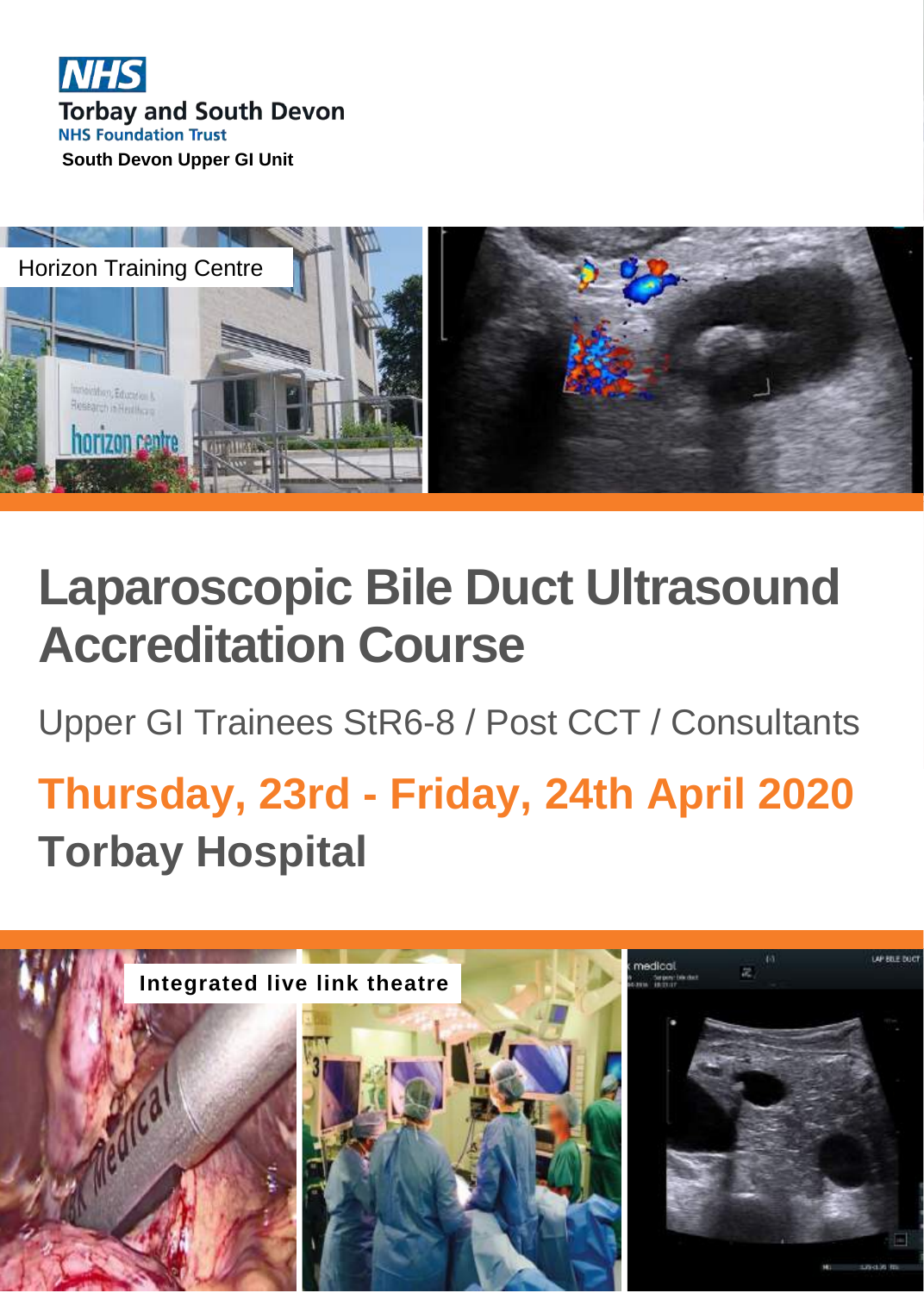This 2 day intensive course will provide the principles, evidence, assessment and accreditation for using laparoscopic bile duct ultrasound in relation to gallstones review. Successful candidates will be awarded certificate of Laparoscopic Bile Duct Ultrasound competence to support their clinical practice. The course has a theory lecture basis, hands-on practical with model and live patient assessment.

# **PROGRAM**

**Horizon Centre, Torbay Hospital, Newton Road, Torquay, Devon TQ2 7AA Date: Thursday, 23rd April 2020**

#### **13:30 Registration and Lunch**

**13:50** Welcome and Introduction **14:00** Evidence for Laparoscopic Bile Duct Imaging **14:20** Principles of Ultrasound **14:45** Equipment / Protocols for Laparoscopic Bile Duct Imaging **15:00** Business Case for Laparoscopic Bile Duct Imaging **15:30 Tea / Coffee 16:00** Biliary Anatomy **16:20** Technique of Laparoscopic Bile Duct Imaging

**17:30** Discussion and close

## **DAY I DAY II**

**Torbay Hospital, Newton Road, Torquay, Devon TQ2 7AA Date: Friday, 24th April 2020**

**08:30** Registration and coffee

**Group 1** (Day Surgery Unit - 4 candidates)

**09:00 - 09:30** Candidates -Live Scan 1 **10:00 - 10:30** Candidates -Theory Paper **10:45 - 11:15** Candidates -Live Scan 2

#### **11:15 Coffee**

**11:45 - 12:30** Live Scan Assessment

**Group 2** (Main Theatres - 4 candidates)

**09:00 - 09:30** Candidates -Live Scan 1 **10:00** - **10:30** Candidates -Theory Paper **10:45 - 11:15** Candidates -Live Scan 2

**11:15 Coffee**

**11:45 - 12:30** Live Scan Assessment

**13:00** Results / Discussion / Close